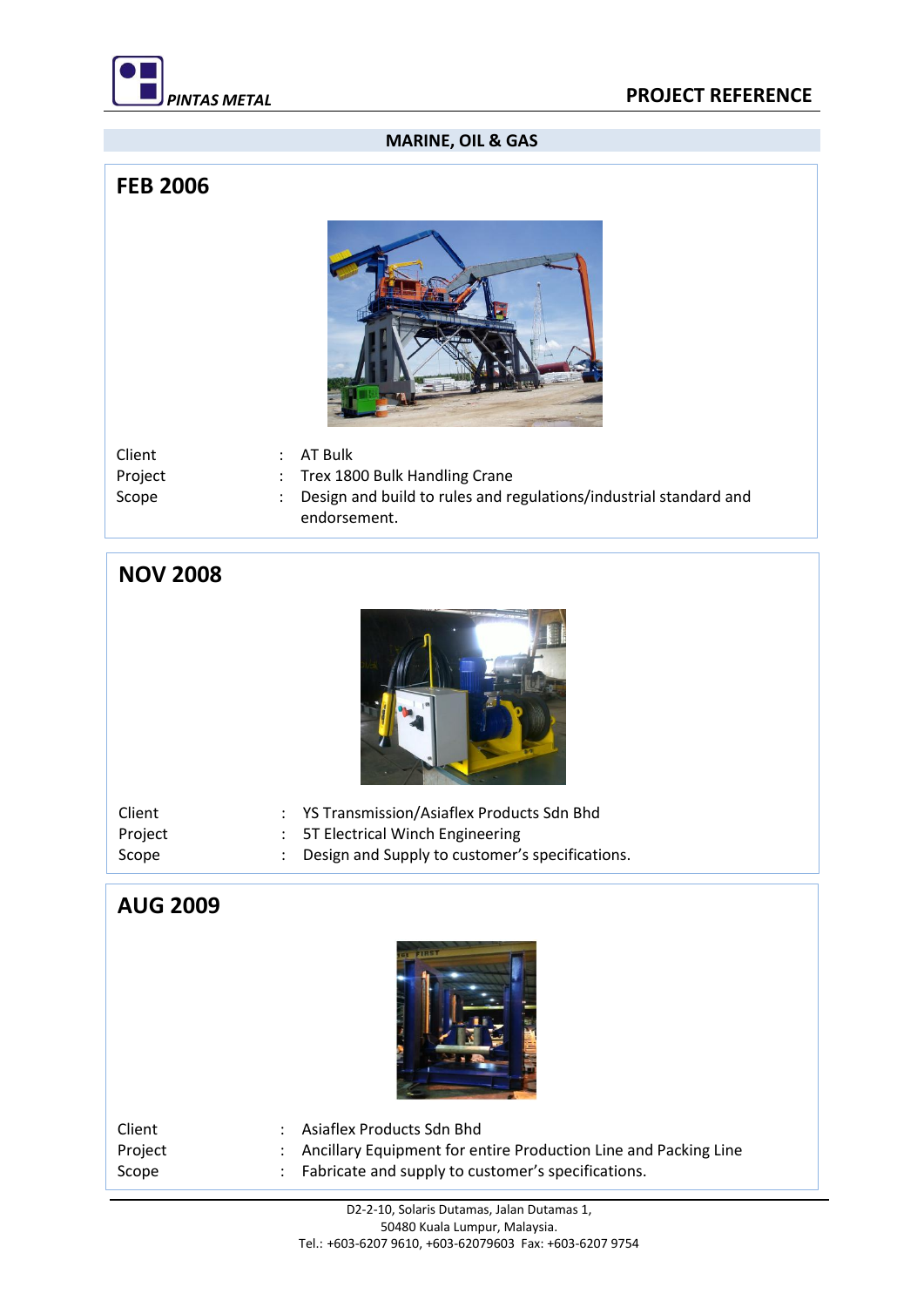

#### **JAN 2010**



Project : Feeding & Drying Platform

- Client : Technip Oceania Pty Ltd
	-
- Scope : Design,fabricate and supply and Site Installation to customer's specifications.

## **JUL 2010**

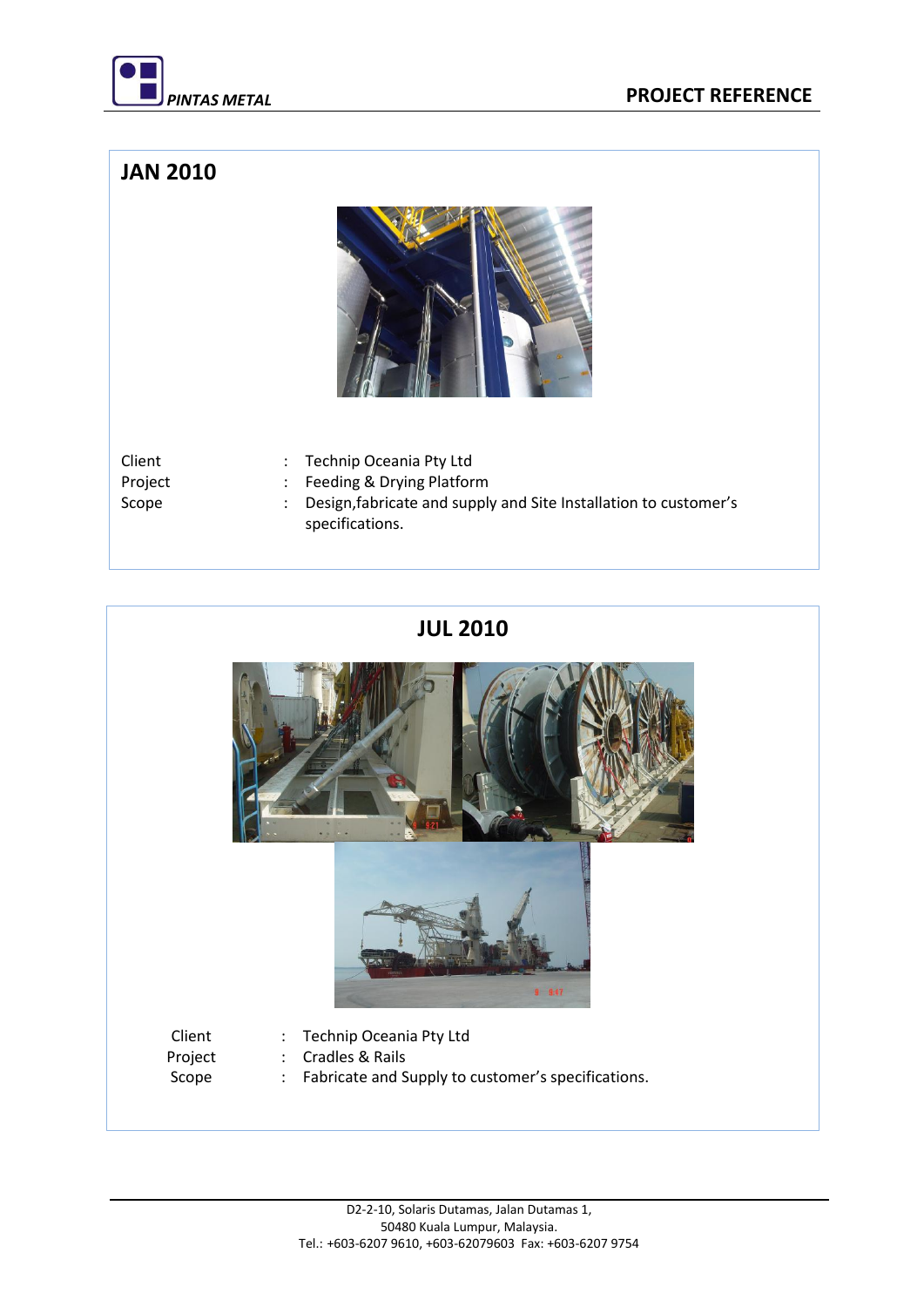

### **DEC 2010**



| Client  | : Technip Oceania Pty Ltd                            |
|---------|------------------------------------------------------|
| Project | Riser Hang Off Collar                                |
| Scope   | : Fabricate and supply to customer's specifications. |

# **DEC 2010**

| Client  | : SBM Malaysia                                           |
|---------|----------------------------------------------------------|
| Project | : Cable Reel                                             |
| Scope   | : Design, fabricate and supply to customer's requirement |

| <b>DEC 2010</b>            |                                                                                                                                  |
|----------------------------|----------------------------------------------------------------------------------------------------------------------------------|
| Client<br>Project<br>Scope | Asiaflex Products Sdn Bhd<br>$\bullet$<br><b>Head Turner</b><br>٠<br>Design, fabricate and supply to customer's requirement<br>÷ |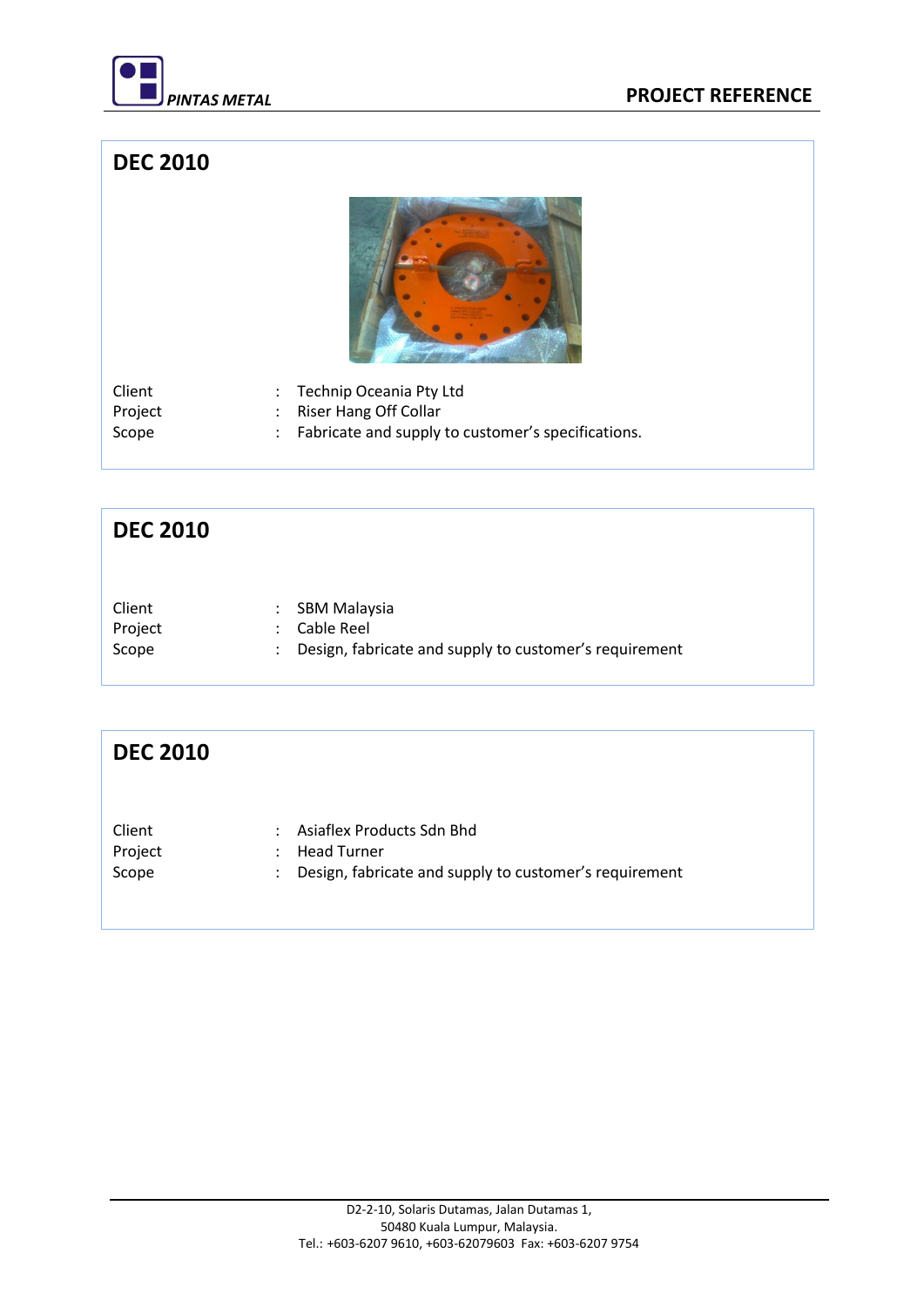

# **JAN 2011**



- Client : Berg Propulsion Pte Ltd
- Project : Outer Azimuth Stem BAT 5<br>Scope : Fabricate and supply with r
	- : Fabricate and supply with marine classification (ABS, BV, DNV, RINA, Loyds, Germanisher Loyds)

## **JUN 2011**



| Client  | : Asiaflex Products Sdn Bhd                          |
|---------|------------------------------------------------------|
| Project | : Sepat Bend Stiffener Connector                     |
| Scope   | : Fabricate and supply to customer's specifications. |

#### **SEPT 2011**



| Client  | : Berg Propulsion Pte Ltd                                              |
|---------|------------------------------------------------------------------------|
| Project | Thruster Tunnel BFTT 211                                               |
| Scope   | : Fabricate and supply with marine classification (ABS, BV, DNV, RINA, |
|         | Loyds, Germanisher Loyds)                                              |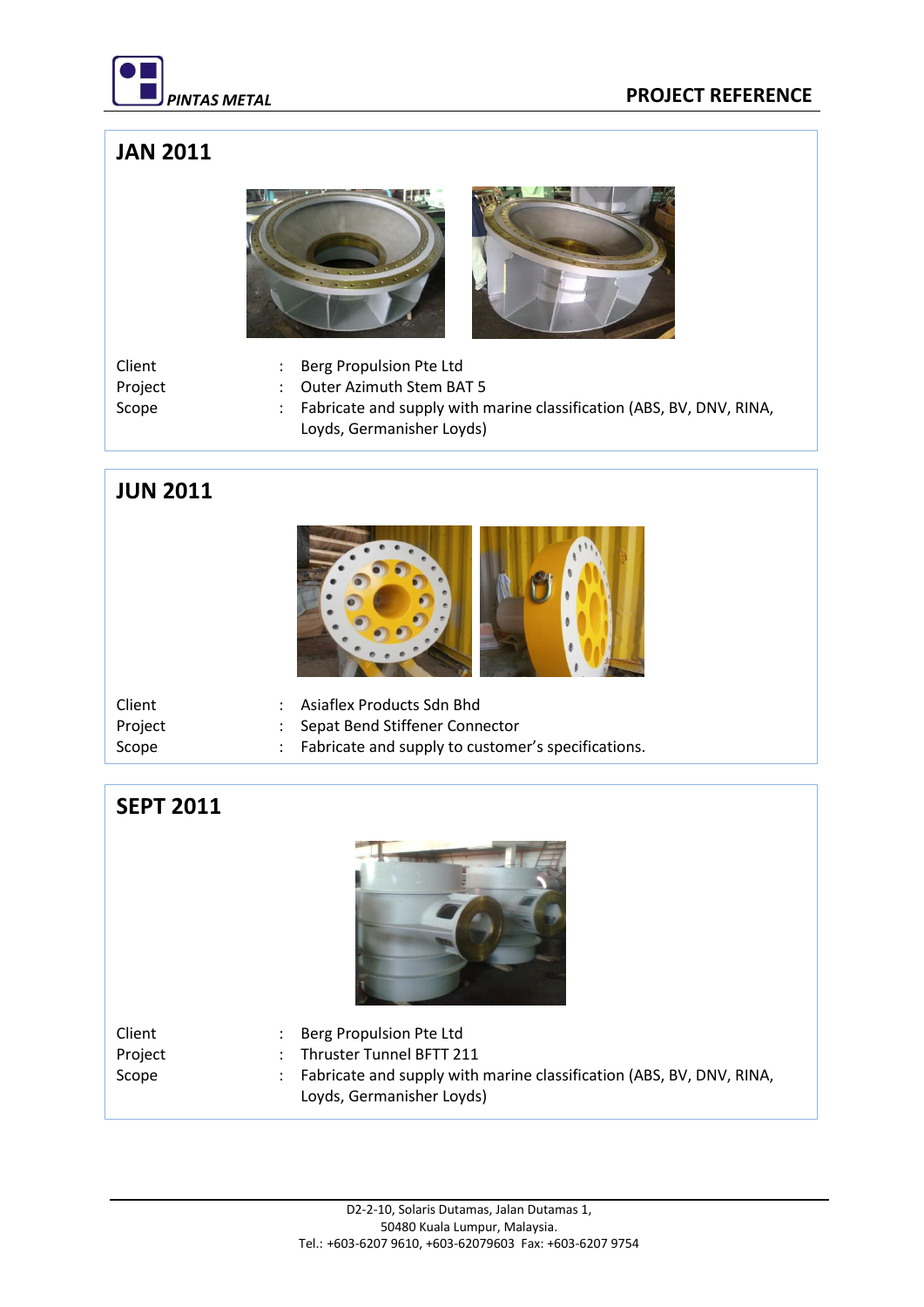

#### *PINTAS METAL* **PROJECT REFERENCE**

# **SEPT 2011**



- Client : Asiaflex Products Sdn Bhd
- Project : TSB Gravity Base
- 
- Scope : Fabricate and supply to customer's specifications.

#### **SEPT 2011**



- Client : Asiaflex Products Sdn Bhd
- Project : Berantai Overdrums and Separators
- 
- 
- Scope : Fabricate and supply to customer's specifications.

# **OCT 2011**

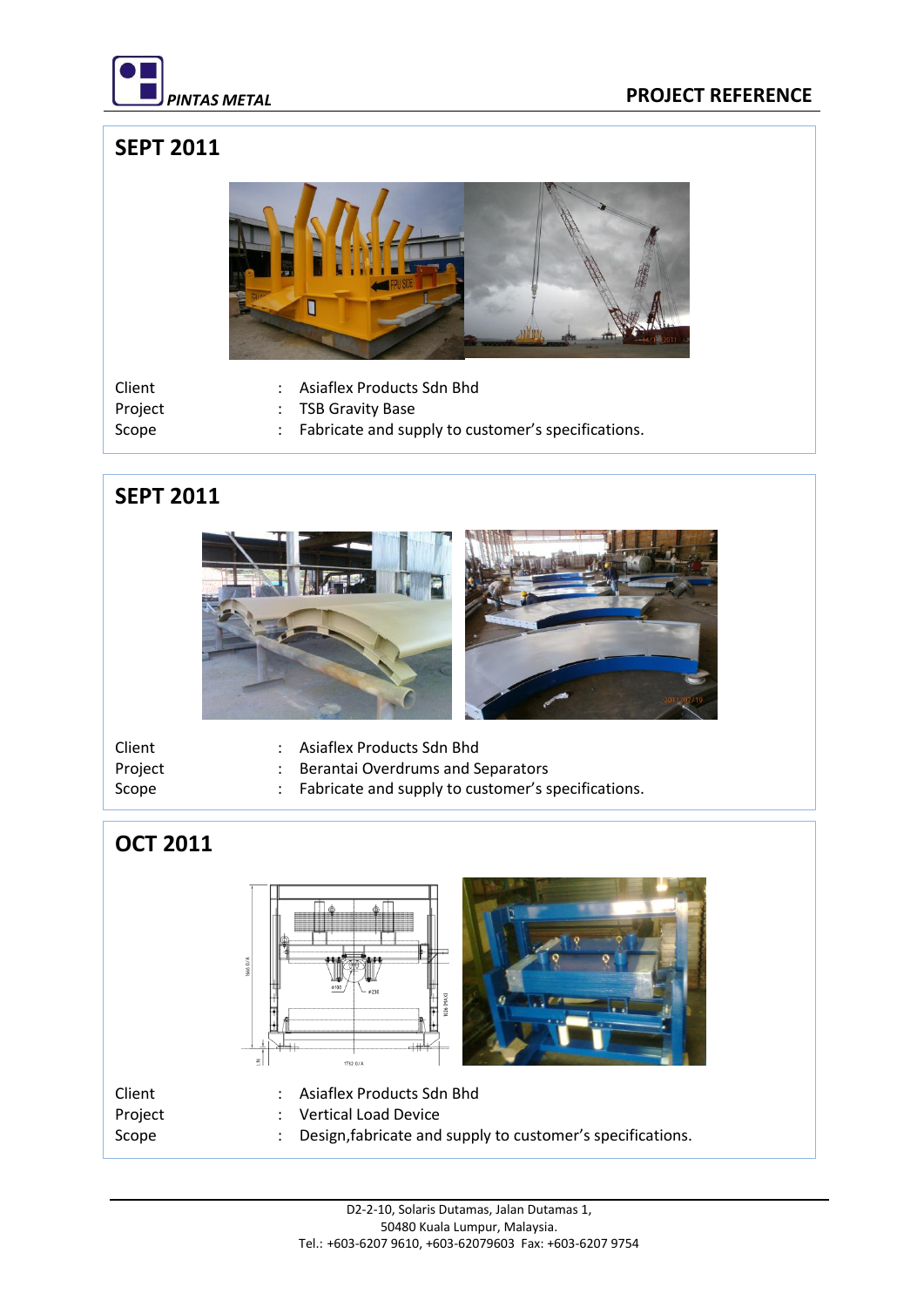

## **NOV 2011**



Client : Berg Propulsion Pte Ltd Project : Thruster Tunnel BTT 522 and Stabilizer Stay Scope : Fabricate and supply with marine classification (ABS, BV, DNV, RINA, Loyds, Germanisher Loyds)

#### **DEC 2011**





| Client  | : Asiaflex Products Sdn Bhd                          |
|---------|------------------------------------------------------|
| Project | : Danau-Bubut Pulling Head                           |
| Scope   | : Fabricate and supply to customer's specifications. |

# **MAR 2012**





- Client : Technip (KL) Sdn Bhd
- Project : Flying Lead Basket
- Scope : Design, fabricate and supply to customer's specifications.